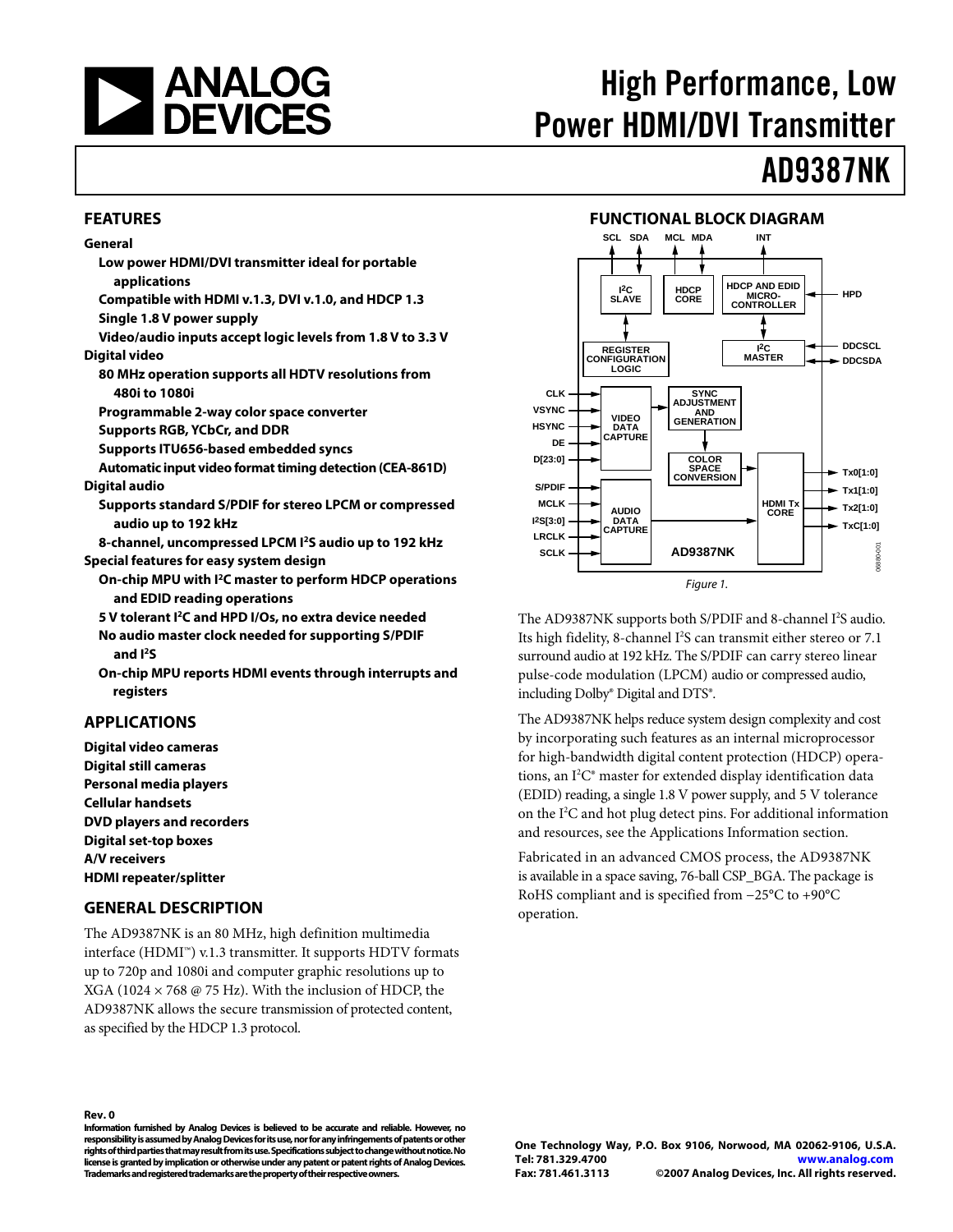## **TABLE OF CONTENTS**

### **REVISION HISTORY**

10/07-Revision 0: Initial Version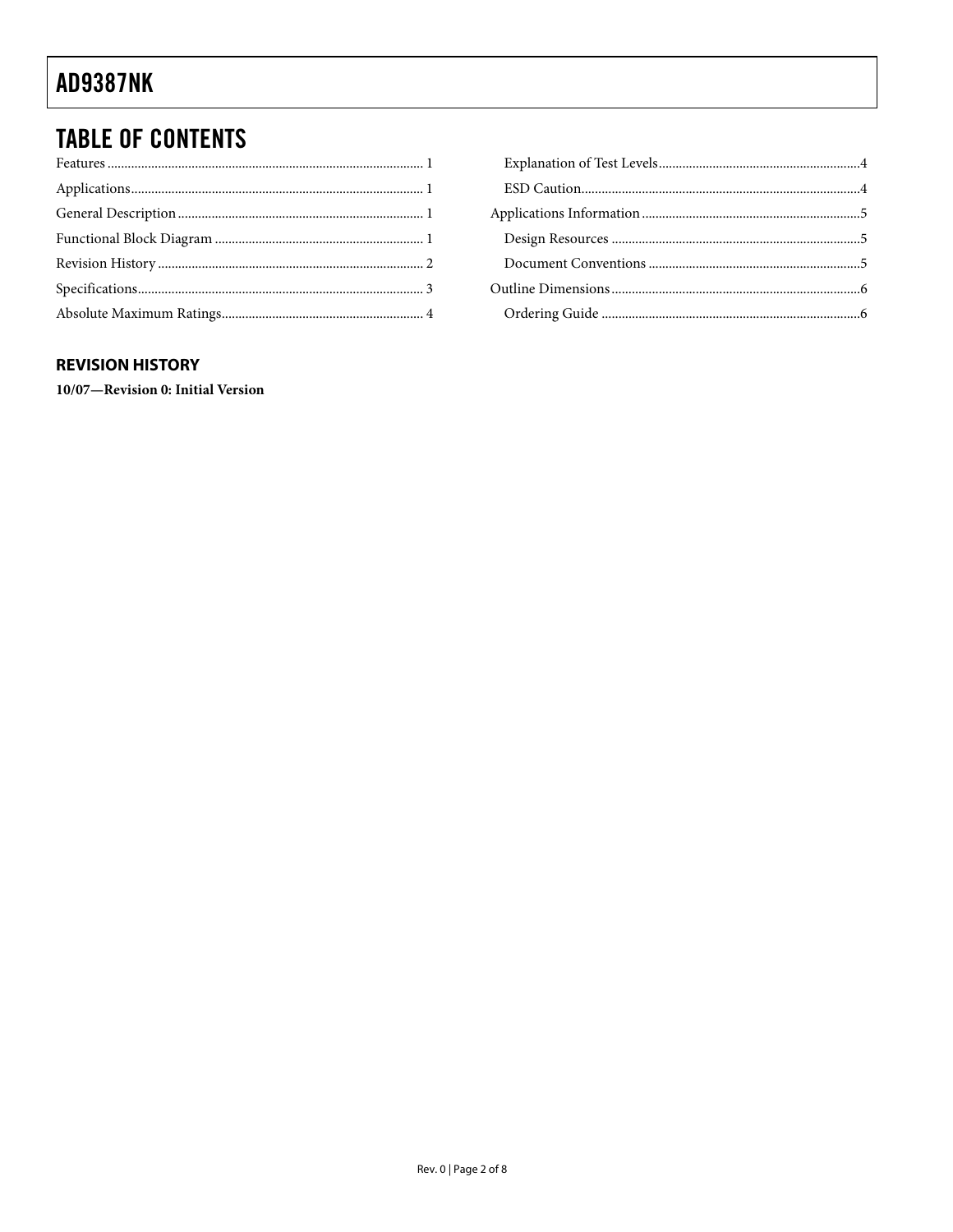## <span id="page-2-0"></span>**SPECIFICATIONS**

**Table 1. AD9387NKBBCZ-80/AD9387NKBBCZRL-80** 

| <b>Parameter</b>                            | <b>Conditions</b>           | <b>Temp</b>    | Test Level <sup>1</sup> | Min    | <b>Typ</b> | <b>Max</b> | Unit           |
|---------------------------------------------|-----------------------------|----------------|-------------------------|--------|------------|------------|----------------|
| <b>DIGITAL INPUTS</b>                       |                             |                |                         |        |            |            |                |
| Input Voltage, High (V <sub>IH</sub> )      |                             | Full           | VI                      | 1.4    |            | 3.5        | v              |
| Input Voltage, Low (VL)                     |                             | Full           | VI                      | $-0.3$ |            | $+0.7$     | v              |
| Input Capacitance                           |                             | $25^{\circ}$ C | VIII                    |        |            | 3          | pF             |
| <b>THERMAL CHARACTERISTICS</b>              |                             |                |                         |        |            |            |                |
| <b>Thermal Resistance</b>                   |                             |                |                         |        |            |            |                |
| Junction-to-Case BGA $(\theta_{\text{JC}})$ |                             |                | $\vee$                  |        | 15.2       |            | °C/W           |
| Junction-to-Ambient $(\theta_{JA})$         |                             |                | V                       |        | 59         |            | °C/W           |
| <b>Ambient Temperature</b>                  |                             | Full           | $\vee$                  | $-25$  | $+25$      | $+90$      | °C             |
| DC SPECIFICATIONS                           |                             |                |                         |        |            |            |                |
| Input Leakage Current (IL)                  |                             | Full           | VI                      | $-10$  |            | $+10$      | μA             |
| <b>AC SPECIFICATIONS</b>                    |                             |                |                         |        |            |            |                |
| <b>CLK Frequency</b>                        |                             | Full           | IV                      | 13.5   |            | 80         | <b>MHz</b>     |
| <b>TMDS Output CLK Duty Cycle</b>           |                             | Full           | IV                      | 48     |            | 52         | $\frac{0}{0}$  |
| Input Data Setup Time                       |                             | Full           | IV                      |        |            |            | ns             |
| Input Data Hold Time                        |                             | Full           | IV                      | 0.7    |            |            | ns             |
| <b>TMDS Differential Swing</b>              |                             |                | VI                      | 900    | 1000       | 1100       | mV             |
| VSYNC and HSYNC Delay from DE Falling Edge  |                             |                | IV                      |        |            |            | $U^2$          |
| VSYNC and HSYNC Delay to DE Rising Edge     |                             |                | IV                      |        |            |            | $U^2$          |
| <b>Differential Output Swing</b>            |                             |                |                         |        |            |            |                |
| Low-to-High Transition Time                 |                             | $25^{\circ}$ C | VII                     | 75     | 175        |            | ps             |
| High-to-Low Transition Time                 |                             | $25^{\circ}$ C | VII                     | 75     | 175        |            | ps             |
| <b>AUDIO ACTIMING</b>                       |                             |                |                         |        |            |            |                |
| Sample Rate                                 | I <sup>2</sup> S and S/PDIF | Full           | IV                      | 32     |            | 192        | kHz            |
| <sup>2</sup> S Cycle Time                   |                             | $25^{\circ}$ C | IV                      |        |            | 1          | U <sup>2</sup> |
| <sup>2</sup> S Setup Time                   |                             | $25^{\circ}$ C | IV                      | 2      |            |            | ns             |
| <sup>2</sup> S Hold Time                    |                             | $25^{\circ}$ C | IV                      | 2      |            |            | ns             |

<span id="page-2-1"></span><sup>1</sup> See the Explanation of Test Levels section.<br><sup>2</sup> UI = unit interval.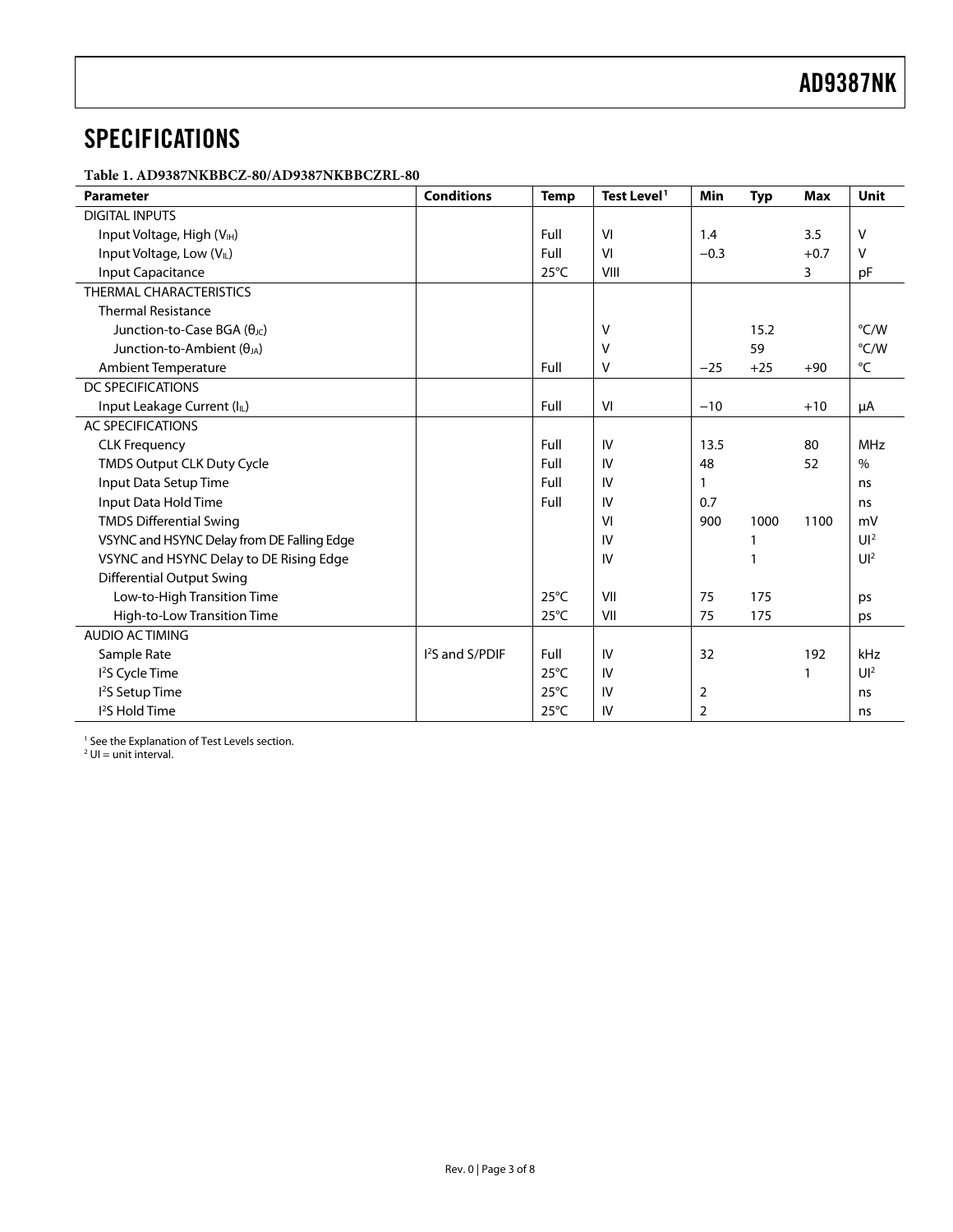### <span id="page-3-1"></span><span id="page-3-0"></span>ABSOLUTE MAXIMUM RATINGS

#### **Table 2.**

| <b>Parameter</b>                    | Rating                               |
|-------------------------------------|--------------------------------------|
| Digital Inputs                      | $-0.3 V$ to $+5 V$                   |
| <b>Digital Output Current</b>       | $20 \text{ mA}$                      |
| Operating Temperature Range         | $-40^{\circ}$ C to $+100^{\circ}$ C  |
| Storage Temperature Range           | $-65^{\circ}$ C to +150 $^{\circ}$ C |
| <b>Maximum Junction Temperature</b> | $150^{\circ}$ C                      |
| Maximum Case Temperature            | $150^{\circ}$ C                      |

Stresses above those listed under Absolute Maximum Ratings may cause permanent damage to the device. This is a stress rating only; functional operation of the device at these or any other conditions above those indicated in the operational section of this specification is not implied. Exposure to absolute maximum rating conditions for extended periods may affect device reliability.

#### **EXPLANATION OF TEST LEVELS**

- I. 100% production tested.
- II. 100% production tested at 25°C and sample tested at specified temperatures.
- III. Sample tested only.
- IV. Parameter is guaranteed by design and characterization testing.
- V. Parameter is a typical value only.
- VI. 100% production tested at 25°C; guaranteed by design and characterization testing.
- VII. Limits defined by HDMI specification; guaranteed by design and characterization testing.
- VIII. Guaranteed by design.

#### **ESD CAUTION**



ESD (electrostatic discharge) sensitive device. Charged devices and circuit boards can discharge without detection. Although this product features patented or proprietary protection circuitry, damage may occur on devices subjected to high energy ESD. Therefore, proper ESD precautions should be taken to avoid performance degradation or loss of functionality.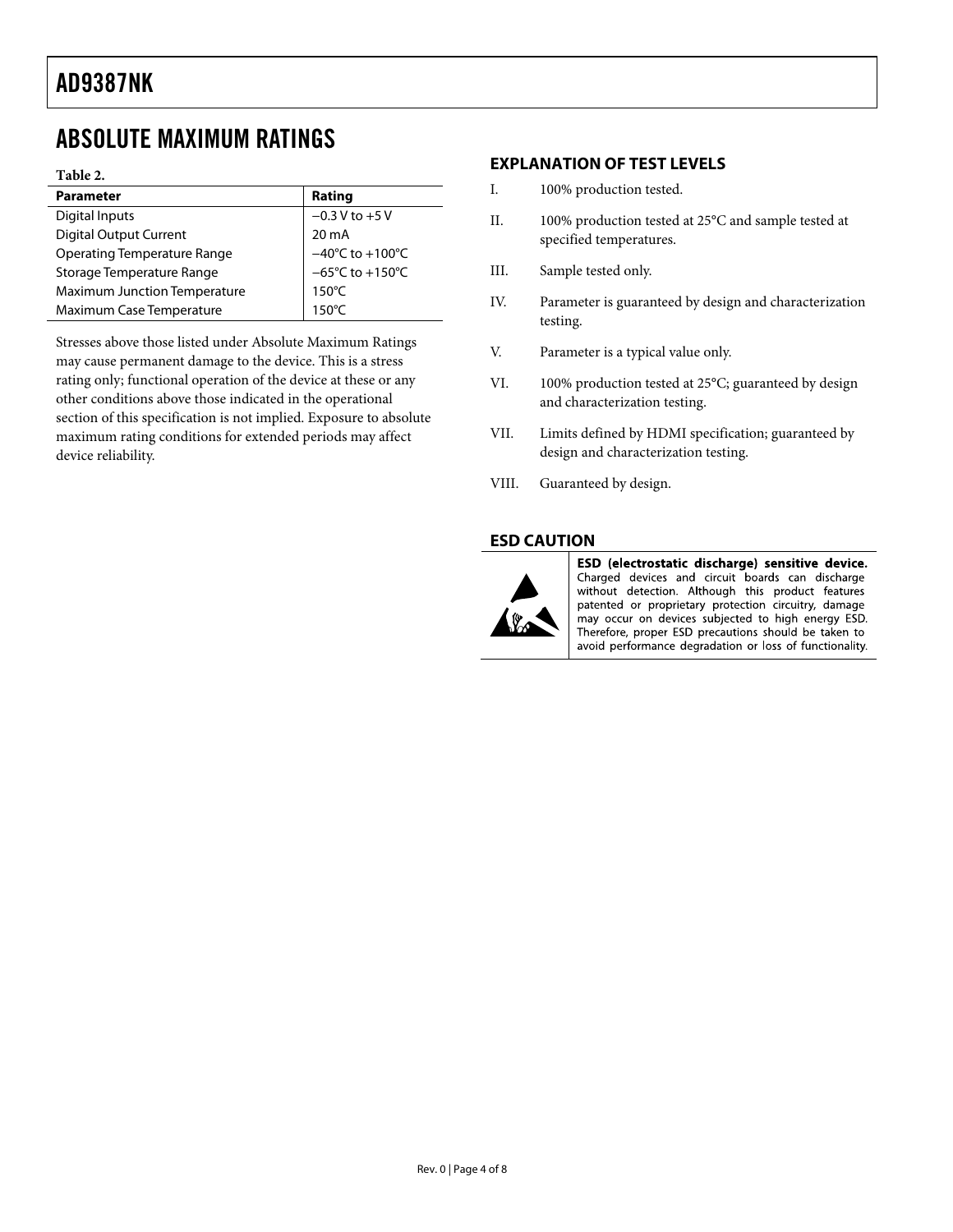### <span id="page-4-2"></span><span id="page-4-1"></span><span id="page-4-0"></span>APPLICATIONS INFORMATION **DESIGN RESOURCES**

The following resources, as well as evaluation kits, reference design schematics, and other support documentation, are available after signing an NDA available from [flatpanel\\_apps@analog.com.](mailto:flatpanel_apps@analog.com) Users can access a programming guide, a hardware user guide, a software driver user guide, and software driver source code after signing an NDA.

Other references include the following:

*EIA/CEA-861*, a technical specifications document, describes audio and video InfoFrames, as well as the E-EDID structure for HDMI. It is available from the Consumer Electronics Association (CEA).

*HDMI v.1.3*, a defining document for HDMI v.1.3, and the *HDMI Compliance Test Specification* v.1.3 are available from HDMI Licensing, LLC.

*HDCP Specification v.1.3*, the defining technical specifications document for the HDCP v.1.3, is available from Digital Content Protection, LLC.

### **DOCUMENT CONVENTIONS**

In this data sheet, data is represented using the conventions described in Table 3.

**Table 3. Document Conventions** 

| Data        |                                                                                                                             |
|-------------|-----------------------------------------------------------------------------------------------------------------------------|
| <b>Type</b> | <b>Format</b>                                                                                                               |
| 0xNN        | Hexadecimal (Base 16) numbers are represented using<br>the C language notation, preceded by 0x.                             |
| 0bNN        | Binary (Base 2) numbers are represented using the C<br>language notation, preceded by 0b.                                   |
| ΝN          | Decimal (Base 10) numbers are represented using no<br>additional prefixes or suffixes.                                      |
| Bit         | Bits are numbered in little endian format; that is, the<br>least significant bit of a byte or word is referred to as Bit 0. |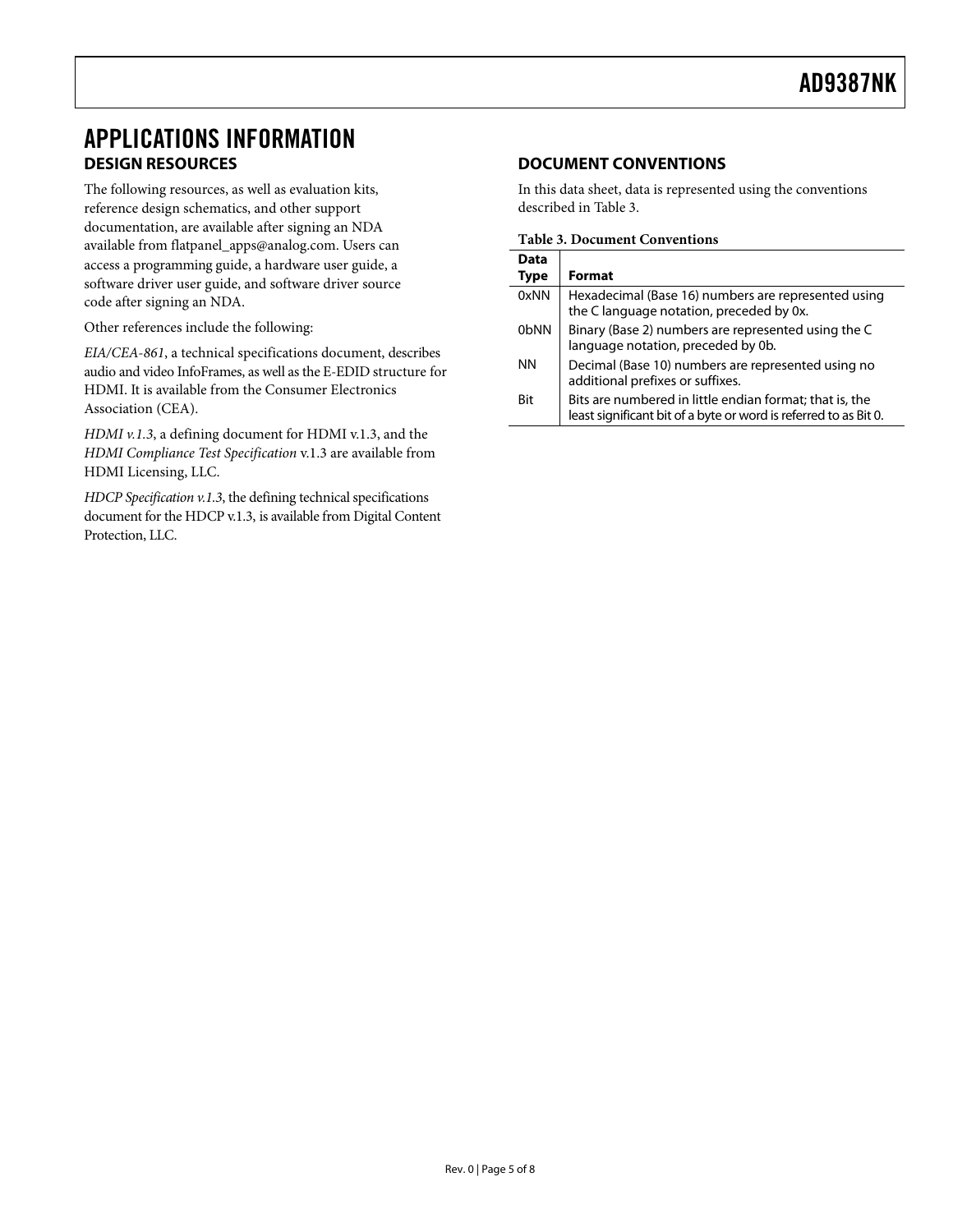### <span id="page-5-1"></span><span id="page-5-0"></span>OUTLINE DIMENSIONS



#### **ORDERING GUIDE**

| Model                      | <b>Temperature Range</b>           | <b>Package Description</b>                           | <b>Package Option</b> |
|----------------------------|------------------------------------|------------------------------------------------------|-----------------------|
| AD9387NKBBCZ-801           | $-25^{\circ}$ C to $+90^{\circ}$ C | 76-Ball Chip Scale Package Ball Grid Array [CSP_BGA] | BC-76-1               |
| AD9387NKBBCZRL-801         | $-25^{\circ}$ C to $+90^{\circ}$ C | 76-Ball Chip Scale Package Ball Grid Array [CSP BGA] | $BC-76-1$             |
| AD9387NK/PCBZ <sup>1</sup> |                                    | Evaluation Board                                     |                       |

 $1 Z =$  RoHS Compliant Part.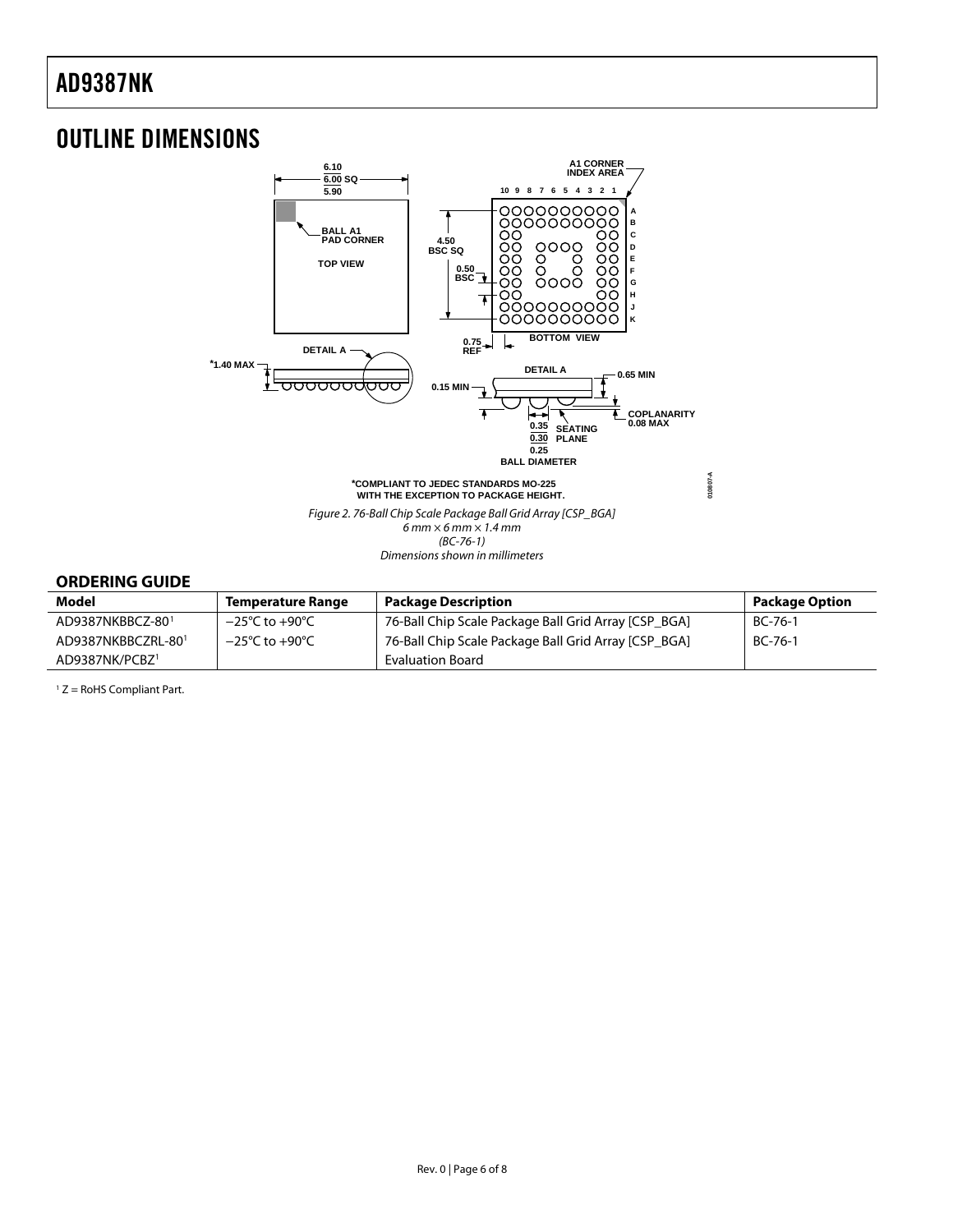### **NOTES**